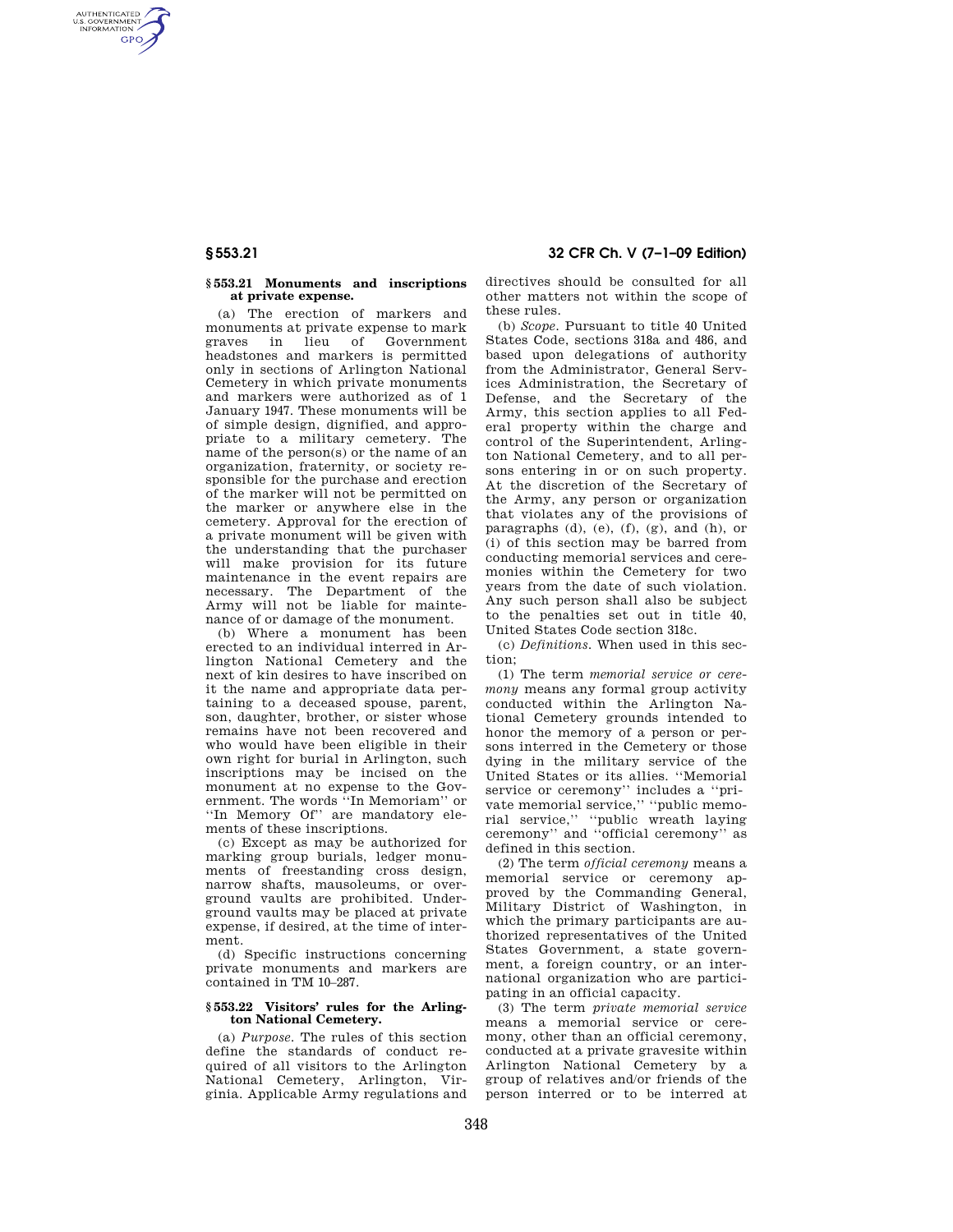## **Department of the Army, DoD § 553.22**

that gravesite. Private memorial services may be closed to members of the public.

(4) The term *public memorial service*  means a ceremony, other than an official ceremony, conducted by members of the public at the Arlington Memorial Amphitheater, the Confederate Memorial, the Mast of the Maine, the John F. Kennedy Grave or at an historic shrine or at a gravesite within Arlington National Cemetery designated by the Superintendent, Arlington National Cemetery. All public memorial services are open to any member of the public to observe.

(5) The term *public wreath laying ceremony* means a brief ceremony, other than an official ceremony, in which members of the public, assisted by members of the Tomb Guard, present a wreath or similar memento, approved by the Superintendent or Commanding General, at the tomb and plaza area of the Tomb of the Unknown Soldier (also known as the Tomb of the Unknowns). Participants follow the instructions of the Tomb Guards, Superintendent and Commanding General in carrying out the presentation. The ceremony is open to any member of the public to observe.

(6) The term *Superintendent* means the Superintendent, Arlington National Cemetery or his representative.

(7) The term *Commanding General,*  means the Commanding General, U.S. Army Military District of Washington or his representative.

(d) *Visitors hours.* Visitors' hours shall be established by the Superintendent and posted in conspicuous places. Unless otherwise posted or announced by the Superintendent, visitors will be admitted during the following hours:

October through March—8 a.m. through 5 p.m.

April through September—8 a.m. through 7 p.m.

No visitor shall enter or remain in the Cemetery beyond the time established by the applicable visitors' hours.

(e) *Destruction or Removal of Property.*  No person shall willfully destroy, damage, mutilate or remove any monument, gravestone, structure, tree, shrub, plant or other property located within the Cemetery grounds.

(f) *Conduct within the Cemetery.* Because Arlington National Cemetery is a shrine to the honored dead of the Armed Forces of the United States and because certain acts, appropriate elsewhere, are not appropriate in the Cemetery, all visitors, including persons attending or taking part in memorial services and ceremonies, shall observe proper standards of decorum and decency while within the Cemetery grounds. Specifically, no person shall:

(1) Conduct any memorial service or ceremony within the Cemetery, except private memorial services, without the prior approval of the Superintendent or Commanding General. All memorial services and ceremonies shall be conducted in accordance with the rules established in paragraph (h) and, except for official ceremonies, paragraph (i) of this section. Official ceremonies shall be conducted in accordance with guidance and procedures established by the Commanding General;

(2) Engage in any picketing, demonstration or similar conduct within the Cemetery grounds;

(3) Engage in any orations, speeches, or similar conduct to assembled groups of people, unless the oration is part of a memorial service or ceremony authorized by this section;

(4) Display any placards, banners, flags or similar devices within the Cemetery grounds, unless, in the case of a flag, use of the same is approved by the Superintendent or Commanding General and is part of a memorial service or ceremony authorized by this section;

(5) Distribute any handbill, pamphlet, leaflet, or other written or printed matter within the Cemetery grounds except that a program may be distributed if approved by the Superintendent or Commanding General and such distribution is a part of a memorial service or ceremony authorized by this section;

(6) Allow any dog, cat, or other pet to run loose within the Cemetery grounds;

(7) Use the Cemetery grounds for recreational activities such as sports, athletics, or picnics;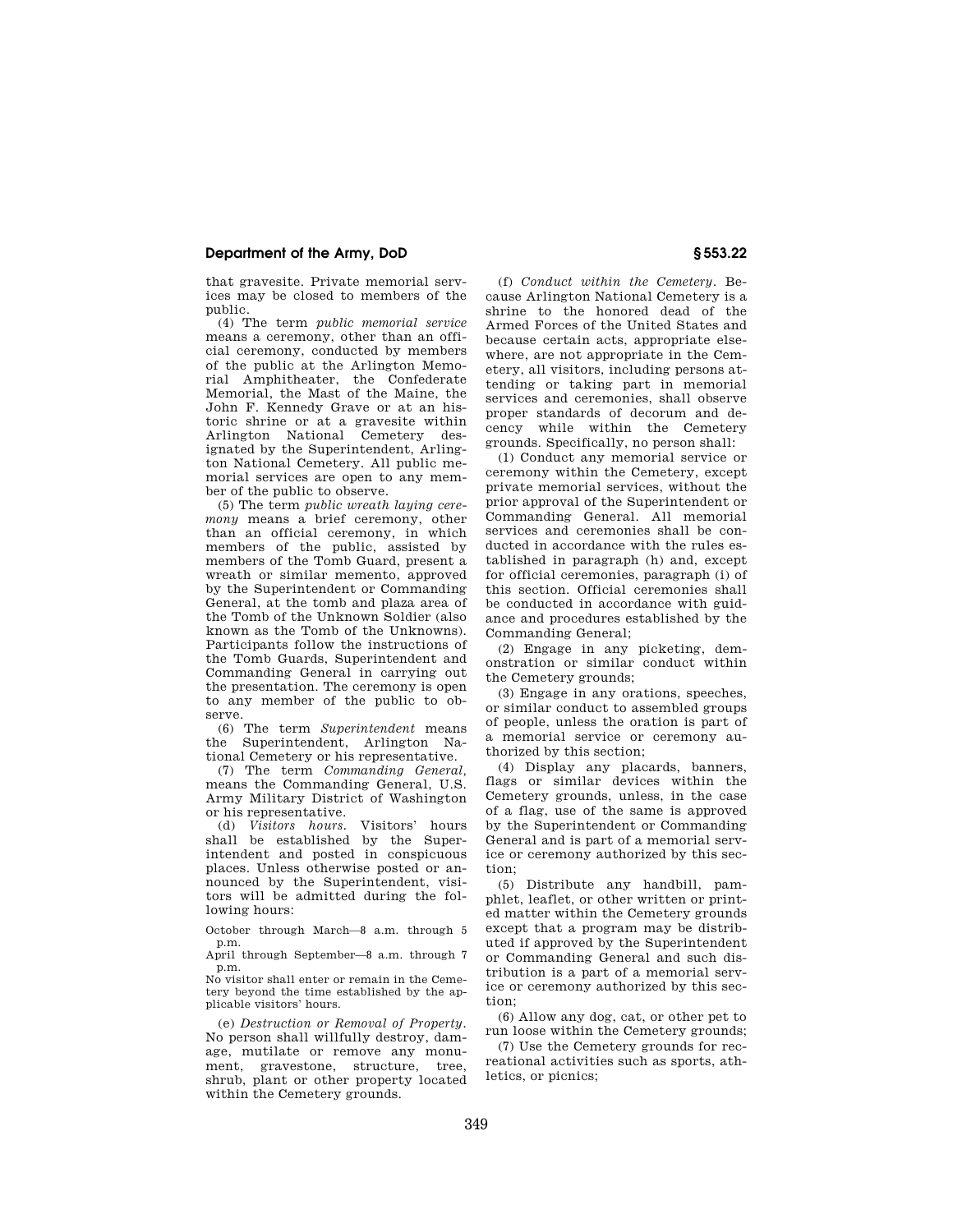(8) Ride a bicycle within Cemetery grounds except on Meigs Drive, Sherman Drive and Schley Drive or as otherwise authorized by the Superintendent under this subparagraph. All other bicycle traffic will be directed to the Visitors' Center where bicycle racks are provided. Exceptions for bicycle touring groups may be authorized in advance and in writing by the Superintendent. An individual visiting a relative's gravesite may be issued a temporary pass by the Superintendent to permit him to proceed directly to and from the gravesite by bicycle;

(9) Deposit or throw litter on Cemetery grounds;

(10) Play any radio, tape recorder, or musical instrument, or use any loudspeaker within the Cemetery grounds unless use of the same is approved by the Superintendent or Commanding General and is part of a memorial service or ceremony authorized by this section;

(11) Drive any motor vehicle within Arlington National Cemetery in excess of twenty miles per hour or such lesser speed limit as the Superintendent posts;

(12) Park any motor vehicle in any area on the Cemetery grounds designated by the Superintendent as a no parking area; or leave any vehicle in the Visitors' Center Parking Lot at the Cemetery beyond two hours;

(13) Engage in any disorderly conduct within the Cemetery grounds. For purposes of this section, a person shall be guilty of disorderly conduct if, with purpose to cause, or with knowledge that he is likely to cause, public inconvenience, annoyance or alarm, he:

(i) Engages in, promotes, instigates, encourages, or aids and abets fighting, or threatening, violent or tumultuous behavior;

(ii) Yells, utters loud and boisterous language or makes other unreasonably loud noise;

(iii) Interrupts or disturbs a memorial service or ceremony;

(iv) Utters to any person present abusive, insulting, profane, indecent or otherwise provocative language or gesture that by its very utterance tends to incite an immediate breach of the peace;

**§ 553.22 32 CFR Ch. V (7–1–09 Edition)** 

(v) Obstructs movement on the streets, sidewalks, or pathways of the Cemetery grounds without prior authorization by competent authority;

(vi) Disobeys a proper request or order by the Superintendent, Cemetery special police, park police, or other competent authority to disperse or to leave the Cemetery grounds; or

(vii) Otherwise creates a hazardous or physically offensive condition by any act not authorized by competent authority.

(g) *Soliciting and Vending.* No person shall display or distribute commercial advertising or solicit business while within the Cemetery grounds.

(h) *Requests to Conduct Memorial Services and Ceremonies.* (1) Requests by members of the public to conduct memorial services or ceremonies shall be submitted to the Superintendent, Arlington National Cemetery, Arlington, Virginia 22211. Such requests shall describe the proposed memorial service or ceremony in detail to include the type of service, its proposed location, the name of the individual or organization sponsoring the service, the names of all key individuals participating in the service, the estimated number of persons expected to attend the service, the expected length of the service, the service's format and content, whether permission to use loud-speaker systems or musical instruments or flags during the service is requested and, if so, the number, type, and how they are planned to be used, whether permission to distribute printed programs during the service is requested, and, if so, a description of the programs, and whether military support is requested. Individuals and organizations sponsoring memorial services or ceremonies shall provide written assurance that the services or ceremonies are not partisan in nature, as defined in paragraph (i) of this section, and that they and their members will obey all rules set out in this section and act in a dignified and proper manner at all times while in the Cemetery grounds.

(2) Requests to conduct official ceremonies shall be submitted to the Commanding General.

(3) Memorial services or ceremonies other than private memorial services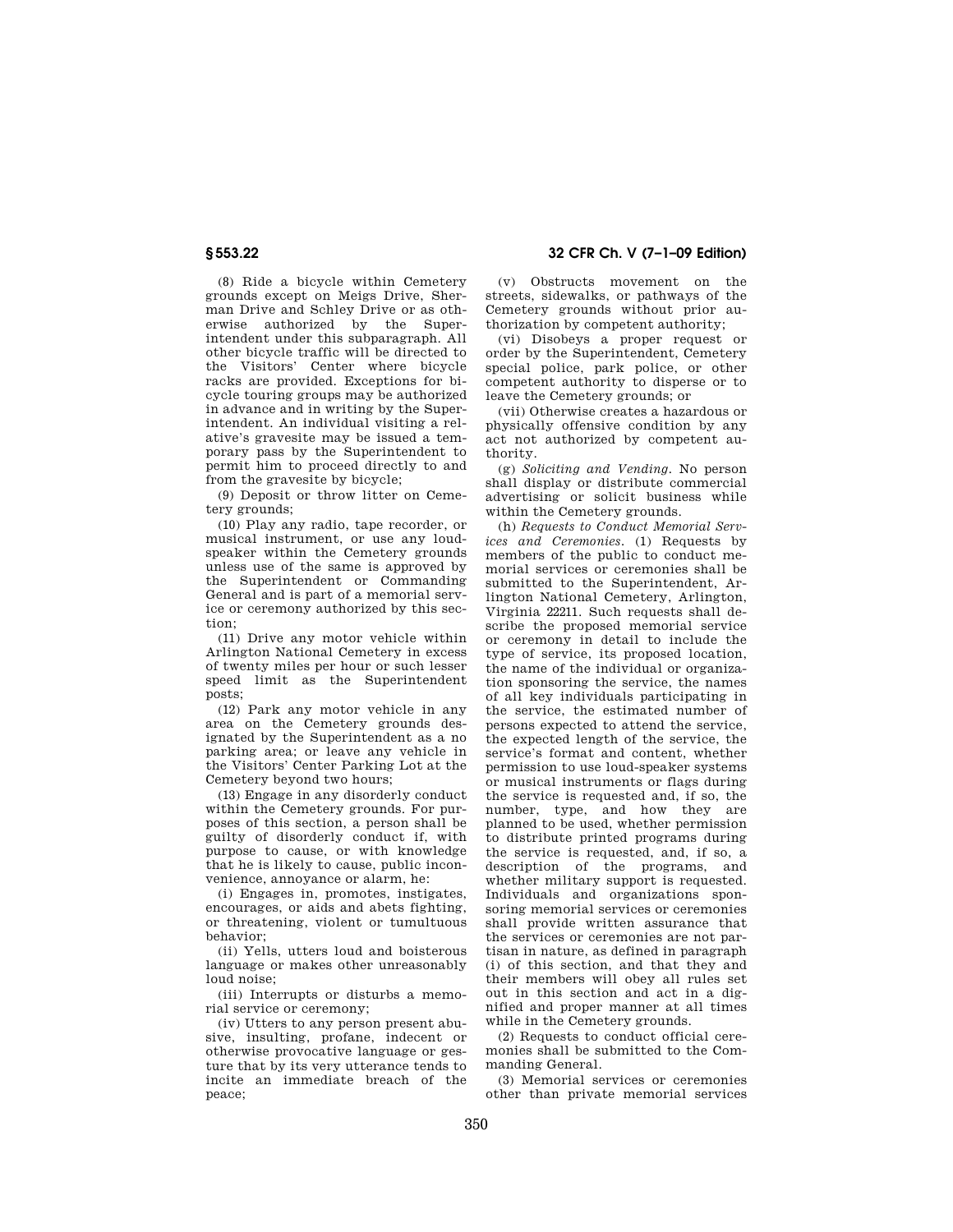# **Department of the Army, DoD § 553.22**

may be conducted only after permission has been received from the Superintendent or Commanding General. Private memorial services may be conducted only at the gravesite of a relative or friend. All other memorial services and ceremonies may be conducted only at the area or areas designated by the Superintendent or Commanding General as follows:

(i) Public memorial services may be authorized to be conducted only at the Arlington Memorial Amphitheater, the Confederate Memorial, the John F. Kennedy Grave, or other sites designated by the Superintendent.

(ii) Public wreath laying ceremonies may be authorized to be conducted at the tomb and plaza area of the Tomb of the Unknown Soldier (also known as the Tomb of the Unknowns).

(iii) Official ceremonies may be authorized to be conducted at sites designated by the Superintendent or Commanding General.

(i) *Conduct of Memorial Services and Ceremonies.* All memorial services and ceremonies within Arlington National Cemetery, other than official ceremonies, shall be conducted in accordance with the following rules:

(1) Memorial services and ceremonies shall be purely memorial in purpose and dedicated only to the memory of all those interred in the Cemetery, to all those dying in the military service of the United States, to all those dying in the military service of the United States while serving during a particular conflict or while serving in a particular military unit or units, or to the memory of the individual or individuals interred or to be interred at the particular gravesite at which the service or ceremony is held.

(2) Partisan activities are inappropriate in Arlington National Cemetery, due to its role as a shrine to all the honored dead of the Armed Forces of the United States and out of respect for the men and women buried there and for their families. Services or any activities inside the Cemetery connected therewith shall not be partisan in nature. A service is partisan and therefore inappropriate if it includes commentary in support of, or in opposition to, or attempts to influence, any current policy of the Armed Forces,

the Government of the United States or any state of the United States; if it espouses the cause of a political party; or if it has as a primary purpose to gain publicity or engender support for any group or cause. If a service is closely related, both in time and location, to partisan activities or demonstrations being conducted outside the Cemetery, it will be determined to be partisan and therefore inappropriate. If a service is determined to be partisan by the Superintendent or the Commanding General, permission to conduct memorial services or ceremonies at the Cemetery will be denied.

(3) Participants in public wreath laying ceremonies shall remain silent during the ceremony.

(4) Participants in public memorial services at the John F. Kennedy Grave shall remain silent during the service.

(5) Public memorial services and public wreath laying ceremonies shall be open to all members of the public to observe.

(6) Participants in public wreath laying ceremonies shall follow all instructions of the Tomb Guards, Superintendent, and Commanding General relating to their conduct of the ceremony. (40 U.S.C. 318a, 486, and delegations of authority from the Administrator, General Services Administration, Secretary of Defense, and Secretary of the Army).

(j) *Tributes in Arlington National Cemetery to commemorate individuals, events, units, groups and/or organizations*—(1) which include plaques, medals, and statues, will be accepted only from those veterans organizations listed in the Directory of Veterans Organizations and State Department of Veterans Organizations published annually by the Veterans Administration or those substantially similar in nature.

(2) *Plaques at trees and other donated items.* Plaques may be accepted and placed at trees or other donated items to honor the memory of a person or persons interred in Arlington National Cemetery or those dying in the military service of the United States or its allies.-

Plaques placed at trees or other donated items must conform to the specifications described in appendix A,